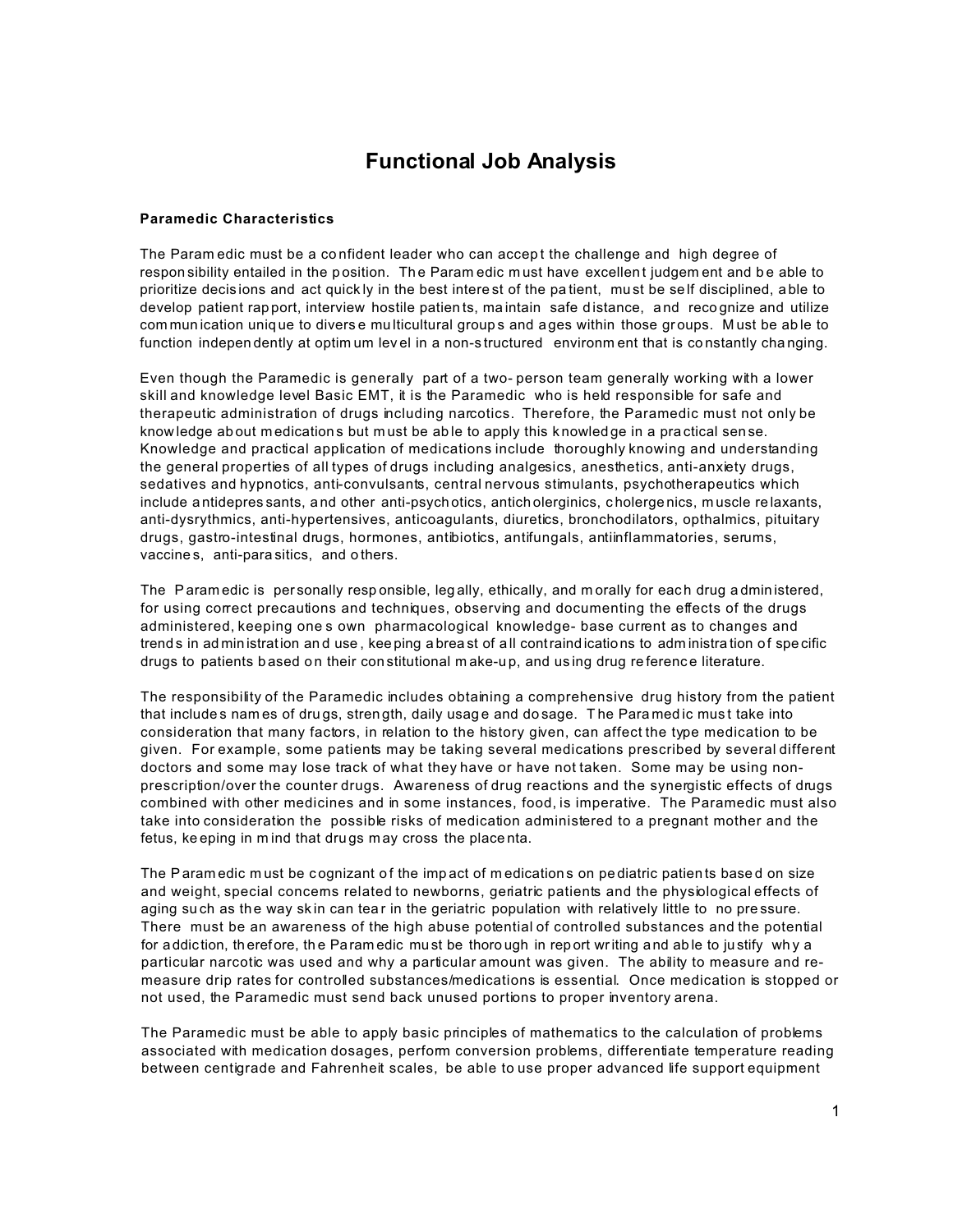and supplies (i.e. proper size of intravenous needles) based on patients age and condition of veins, and be able to locate sites for obtaining blood samples and perform this task, administer medication intravenously, administer medications by gastric tube, administer oral medications, administer rectal medications, and comply with universal pre-cautions and body substance isolation, disposing of contam inated items and equipment properly.

The Paramedic must be able to apply knowledge and skills to assist overdosed patients to overcome trauma through antidotes, and have knowledge of poisons and be able to administer treatment. The Paramedic must be knowledgeable as to the stages drugs/medications go through once they have entered the patient s system and be cognizant that route of administration is critical in relation to patient s needs and the effect that occurs.

The Paramedic must also be capable of providing advanced life support emergency medical services to patients including conducting of and interpreting electrocardiograms (EKGs), electrical interventions to support the cardiac functions, performing advanced endotracheal intubations in airway management and relief of pneumothorax and administering of appropriate intravenous fluids and drugs under direction of off-site designated physician.

The Paramedic is a person who must not only remain calm while working in difficult and stressful circumstances, but must be capable of staying focused while assuming the leadership role inherent in carrying out the functions of the position. Good judgement along with advanced knowledge and technical skills are essential in directing other team members to assist as needed. The Paramedic must be able to provide top quality care, concurrently handle high levels of stress, and be willing to take on the personal responsibility required of the position. This includes not only all legal ramifications for precise documentation, but also the responsibility for using the knowledge and skills acquired in real life threatening emergency situations.

The Paramedic must be able to deal with adverse and often dangerous situations which include responding to calls in districts known to have high crime and mortality rates. Self-confidence is critical, as is a desire to work with people, solid emotional stability, a tolerance for high stress, and the ability to meet the physical, intellectual, and cognitive requirements demanded by this position.

### **Physical Demands**

Aptitudes required for work of this nature are good physical stamina, endurance, and body condition that would not be adversely affected by frequently having to walk, stand, lift, carry, and balance at times, in excess of 125 pounds. Motor coordination is necessary because over uneven terrain, the patient s, the Paramedic s, and other workers well being must not be jeopardized.

### Comments

The Paramedic provides the most extensive pre-hospital care and may work for fire departments, private ambulance services, police departments or hospitals. Response times for nature of work are dependent upon nature of call. For example, a Paramedic working for a private ambulance service that transports the elderly from nursing homes to routine medical appointments and check-ups may endure somewhat less stressful circumstances than the Paramedic who works primarily with 911 calls in a districts known to have high crime rates. Thus, the particular stresses inherent in the role of the Paramedic can vary, depending on place and type of employment.

However, in general, in the analyst s opinion, the Paramedic must be flexible to meet the demands of the ever-changing emergency scene. When emergencies exists, the situation can be complex and care of the patient must be started immediately. In essence, the Paramedic in the EMS system uses advanced training and equipment to extend emergency physician services to the ambulance. The Param edic must be able to make accurate independent judgem ents while following oral directives. The ability to perform duties in a timely manner is essential, as it could mean the difference between life and death for the patient.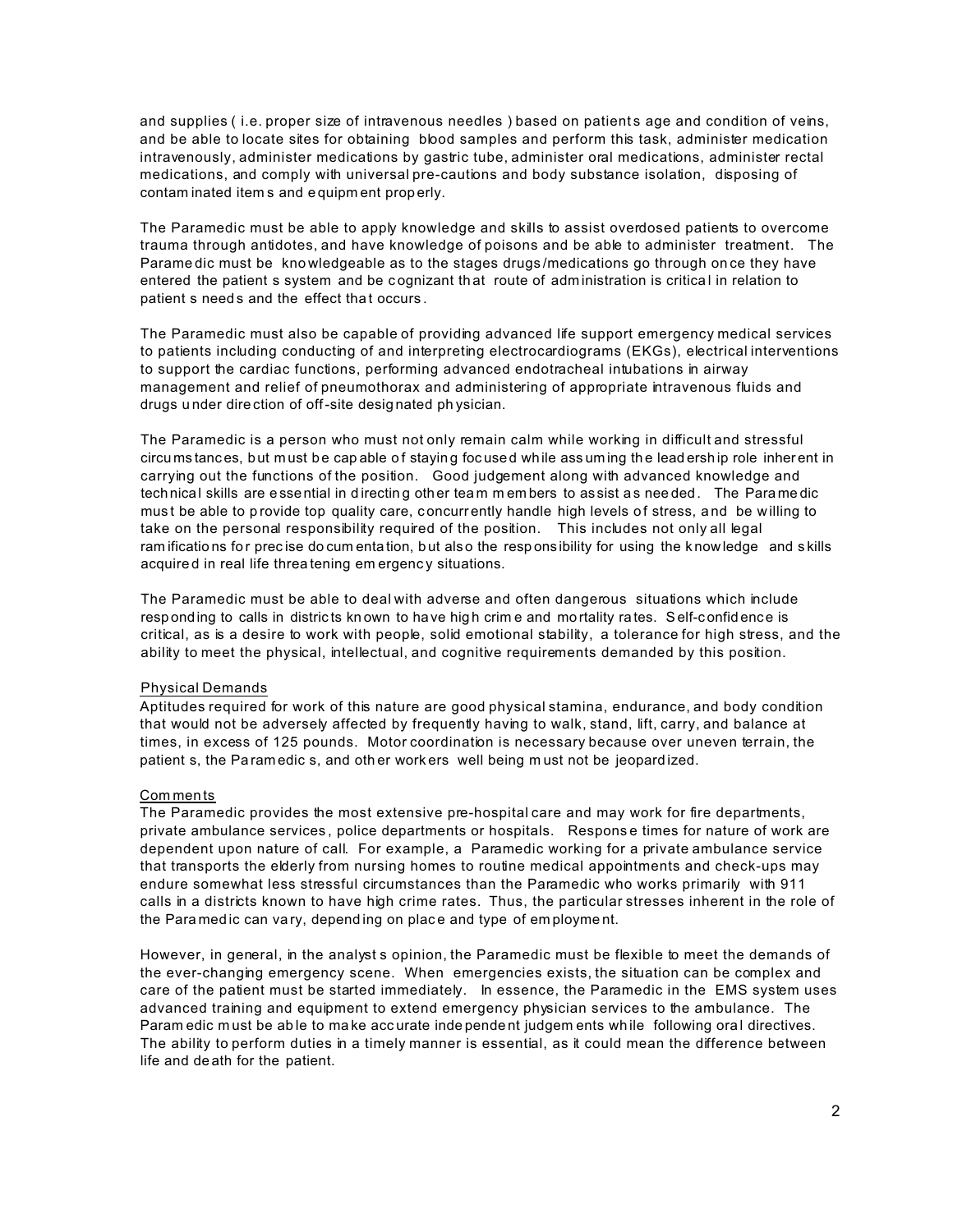Use of the telephone or radio dispatch for coordination of prompt emergency services is required, as is a pager, depending on place of employment. Accurately discerning street names through map reading, and correctly distinguishing house numbers or business addresses are essential to task completion in the most expedient manner. Concisely and accurately describing orally to dispatcher and other con cern ed staff, one's imp ression of patient's condition, is critical as the Param edic works in emergency conditions where there may not be time for deliberation. The Paramedic must also be able to accurately report orally and in writing, all relevant patient data. At times, reporting may require a detailed narrative on extenuating circumstances or conditions that go beyond what is required on a pres cribe d form. In som e instances, th e Param edic mu st enter da ta on com pute r from a lapto p in am bulan ce. Verbal skills and reasoning skills are used extensively.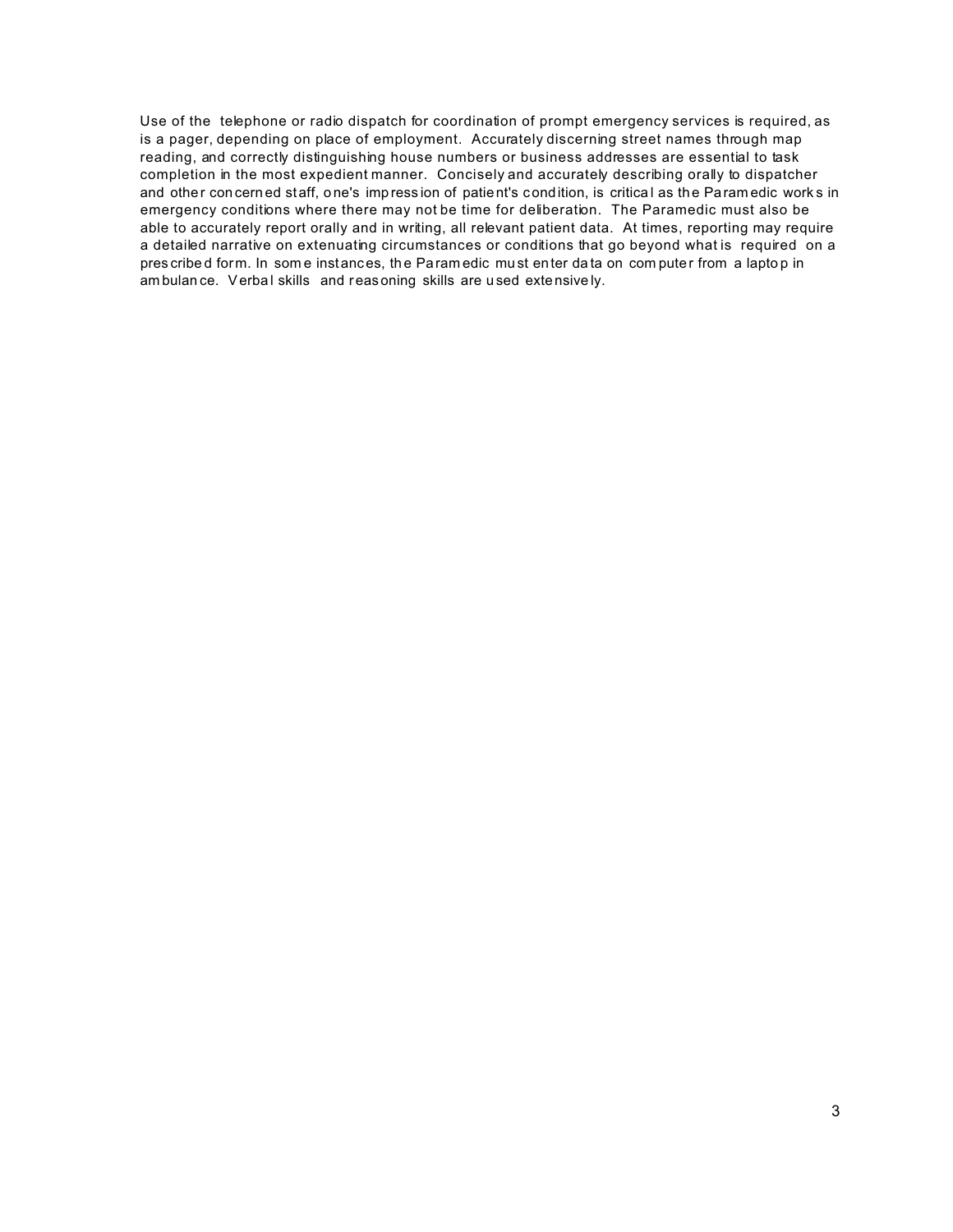## **Description of tasks (encompasses the range of all tasks performed by lower level EMTs)**

- 1. Answers verbally to telephone or radio emergency calls from dispatcher to provide advanced efficient and im me diate em ergency m edical care to critically ill and injured persons using a full range of equipm ent.
- 2. Drives ambulance to scene of emergency, reads map, responds safely and quickly to the address or loc ation as dir ecte d by ra dio dis patc her. o bserves traffic ordin ances an d reg ulations. Visually inspects and assesses or sizes up the scene upon arrival to determine if scene is safe, determines the mechanism of illness or injury, the total number of patients involved, and remains calm and con fident wh ile dem onstrating leadersh ip and res ponsibility.
- 3. Radios dispatch er for add itional help or s pecial res cue an d /or utility services . Reports verbally to the responding EMS unit or communications center as to the nature and extent of injuries and the number of patients. Recognizes hazards. Conducts triage, sorting out and classifying priorities for most immediate need for treatment. Uses excellent judgement to identify priorities based on the m ost c ritical n eeds for patient survival.
- 4. searches for medical identification as clue in providing emergency care, i.e. identification bracelet for patient who is diabetic. Reassures patient and bystanders while working in a confident and efficient m anner, a voids m isunder standing s and u ndue h aste wh ile working exped itiously to accom plish the task. Extrica tes patient from entra pm ent, w orks with other E MS prov iders in rendering emergency care and protection to the entrapped patient. Performs emergency moves, assists other EMS providers in the use of prescribed techniques and appliances for safe removal of the pa tient.
- 5. Determines nature and extent of illness or injury in patient, takes pulse, blood pressure, and temperature, visually observes patient, recognizes the mechanisms of injury, takes comprehensive medical history of patient, including patient s current usage of prescribed and nonprescribed m edication s/drugs . Com mun icates with and pro vides ver bal direction to Basic E MT to assist with tasks within the Basic s scope of practice. Obtains consent and refusal. Uses good judg em ent to draw conclusion s with often, limited information; verbally com municates effectively to provide quality treatment to diverse age and cultural groups. Provides family support, manages the difficult patient, conducts fundamental mental status assessment, restrains patient, and interv enes pha rmacologica lly.
- 6. Pos itions unre sponsive patient, pro tects the seizing patient, ide ntifies and treats the hypoglycem ic patient, provides heating/cooling interventions, manages burns and exposures, overdoses, condu cts inges tion ma nagem ent. Man ually stabilizes ne ck and body of ch ild and adu lt, imm obilizes extre mities, straightens selected fractures and reduces selected dislocations. Delivers newborn. Provides pre-hospital emergency care of simple and multiple system trauma such as controlling hem orrhage, bandaging wounds, manually stabilizing painful, swollen joints and injure d extrem ities, and im mob ilizing spine.
- 7. Uses basic and advanced life support equipment to open airway and upper airway adjuncts, removes foreign bodies, uses upper airway suction devices, performs orotracheal intubation, nasotra cheal intub ation, oral intub ation with ph arm acologic al assista nce an d surge ry on airway. Uses dual or single lumen airway devices. Provides mouth to mouth barrier device ventilation, oxygen administration, chest injury management, bag-valve mask resuscitation. Uses powered ventilation devices, hand held aerosol nebulizer. Performs cardio-pulmonary resuscitation, uses automatic defibrillator apparatus in application of electric shock to heart, manages amputation, uses anti-shock garment, conducts peripheral venous access, intraosseous infusion, manual defibrillation, interp rets EKGs, us es exte rnal pace mak er.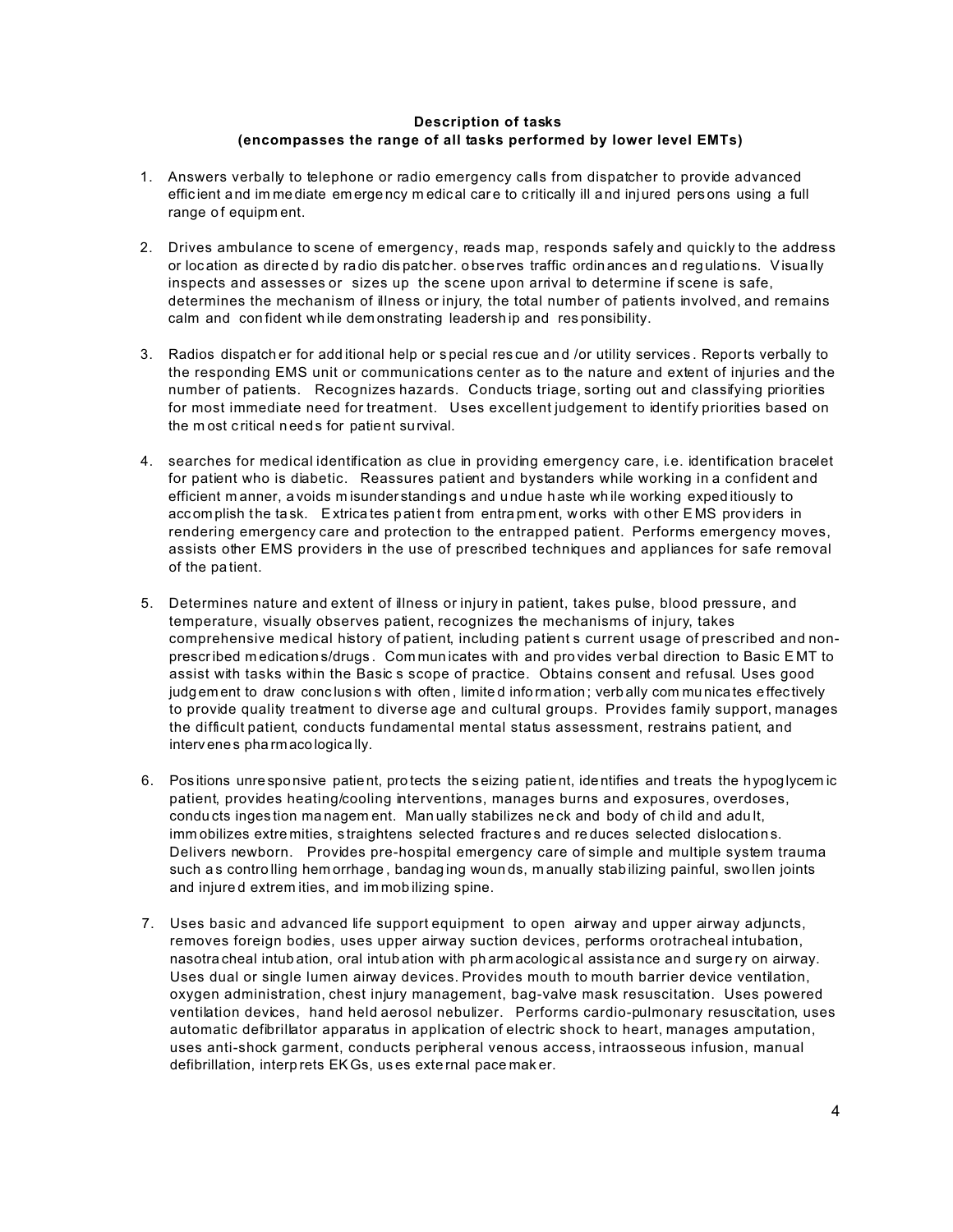- 8. Administers medication (narcotics), determines the patient s most appropriate body route based on patient diagnosis. Calculates amount of medication to be given in relation to patient s weight, age, and other factors that warrant adjustment of volume. Uses oral, auto-injection, sublingual, inhalation, subcutaneous, intramuscular, intraosseous, transcutaneous, rectal, endotracheal, and intravenous routes including central and peripheral lines and venesection as well as infusion pumps to administer medications.
- 9. Assists other EMS providers in lifting patient onto stretcher, places patient in ambulance, secures stretcher. Continues to monitor patient en route to hospital.
- 10. Checks, maintains vehicles, and provides mechanical report. Restocks and replaces used supplies, uses appropriate disinfecting procedures to clean equipment, checks all equipment to insure adequate working condition for next response. Takes inventory of and accounts for all medications (narcotics) given. Keeps log of all transactions. Prepares accurate and legible medical reports. Provides medical reports to staff.
- 11. Transports non-emergency patients to regularly scheduled appointments, for example, transport geriatric patients in nursing homes. Uses computer to enter data for EMS reports.
- 12. Supervises the activities and educational experiences of assigned observers and students. Complies with regulations in handling the deceased.
- 13. Functions as the primary direct care provider of emergency health care services to sick and injured patients in pre-hospital settings. Works primarily in advanced life support units affiliated with fire departments, police departments, rescue squads, hospitals, or private ambulance services under the off-site supervision of a physician, usually through radio communication, is usually the senior level member of a two person team, working in conjunction with a Basic EMT.
- 14. Accepts primary responsibility for all aspects of advanced life support given to the patient, including use of advanced life support equipment and administration of medication that includes narcotics; responsible for thorough written documentation of all activity related to patient care and medication dispensation. Successfully completes continuing education and refresher courses as required by employers, medical direction, and licensing or certifying agencies. Meets qualifications within the functional job analysis.